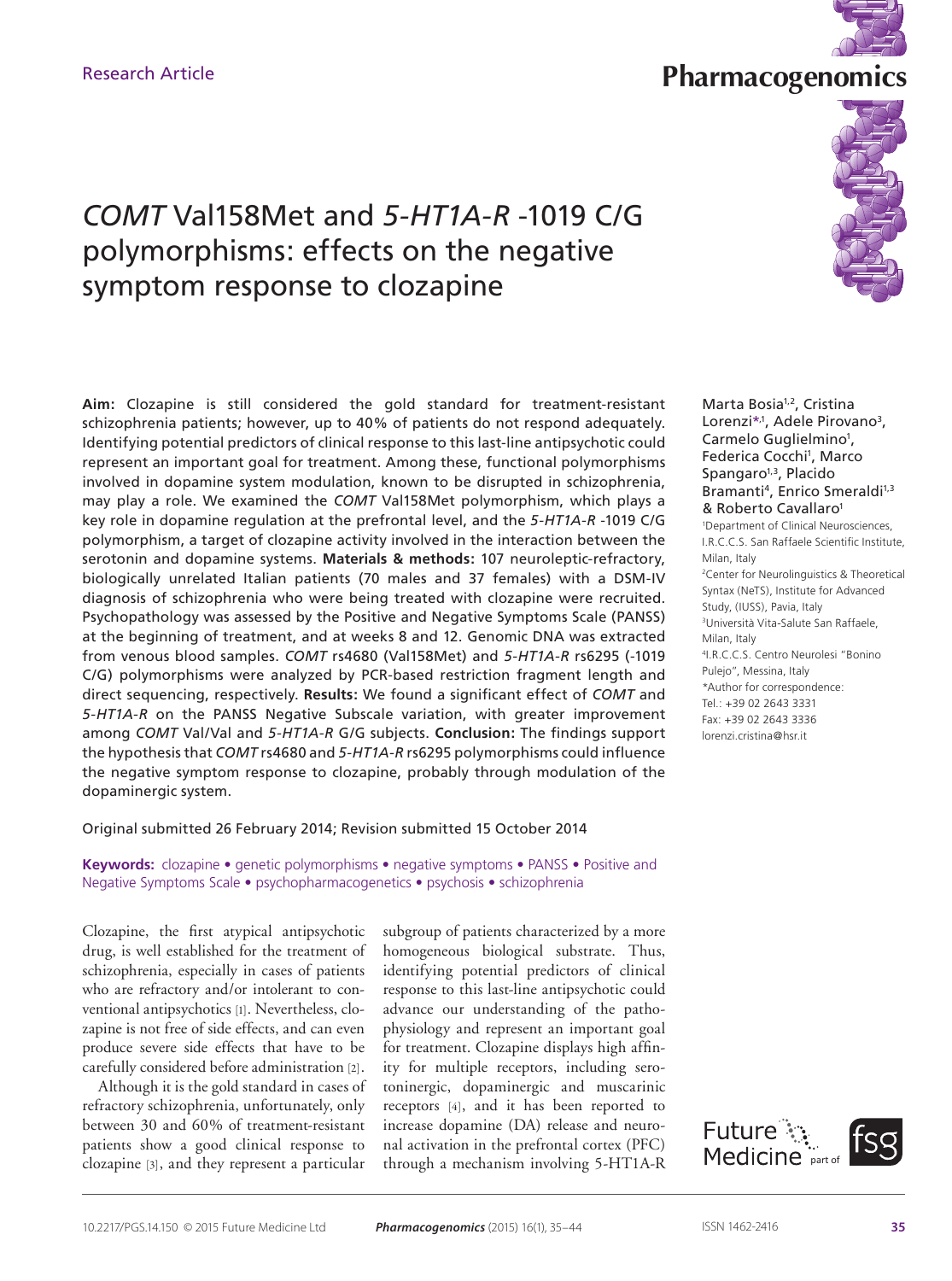binding [5–7]. Therefore, molecules that directly or indirectly regulate DA availability in the PFC may influence clozapine activity and genetic variability at this level could partially explain the heterogeneity observed in clinical response.

COMT, an enzyme that degrades DA, plays a major role in the regulation of DA levels in the PFC. The *COMT* gene presents a functional polymorphism (Val158Met, rs4680) consisting of an A to G substitution at codon 158, resulting in the presence of valine instead of methionine. This leads to a three- to fourtimes increase in enzymatic activity and therefore lower DA levels [8,9]. There is consensus in the literature of an association between the *COMT* Met allele and better PFC function, evaluated by both related performances through executive functions tests and regional activation through functional imaging studies [10,11]. Studies addressing symptom severity and clinical response to treatment in schizophrenia reported contradictory results, probably because of heterogeneity of the samples studied and variability of the assessments employed. The Val allele has been associated with more prominent negative symptoms [12–15], more severe psychotic symptoms and a poorer response to treatment [16]. By contrast, other studies have found an association between the Met allele and poor response to antipsychotics [17,18]. Furthermore, a lack of association between the *COMT* genotype and response to antipsychotic treatment has also been reported [19,20]. The *COMT* genotype has also been suggested to affect cognitive improvement after treatment, with the Met allele showing a better response [21–23].

At the crossroad between dopaminergic and serotoninergic transmission, the 5-HT1A-R contributes to clozapine activity at the PFC level [24] and has a direct effect on DA release [25]. The gene coding for 5-HT1A-R is located on the long arm of chromosome 5 (5q11.2–13) [26]. Extensive experimental literature suggests procognitive properties of 5-HT1A-R on PFCrelated functions [27,28]. A functional polymorphism (rs6295) consisting of a C to G substitution at position -1019 in the promoter region of the *5-HT1A-R* gene was reported to modulate transcription rate [29]. This genetic variant has been associated to vulnerability to anxiety disorders, major depression, bipolar disorder and increased risk of suicidal behavior, even if negative findings have also been reported [30–32].

The reason for these nonhomogeneous outcomes could be ethnic differences among samples [33]. For example, although this polymorphism correlated with anxiety and depression [34–36] in Asians, the G allele was associated with improved treatment outcomes [37], whereas this finding was not confirmed in Caucasians.

Given its putative role in negative and cognitive

features, some studies focused on the possible influence of the rs6295 polymorphism on symptomatology and antipsychotic drug response. A trend towards an effect of *5-HT1A-R* polymorphism on negative symptoms was suggested, with lower Positive and Negative Symptoms Scale (PANSS) scores among patients with the C/C genotype [38]. The polymorphism has also been associated with negative symptoms after treatment with risperidone, but not haloperidol: a greater improvement was observed among subjects with the C/C genotype [39,40]. In a sample of drug-naive patients with first-episode psychosis treated as standard care with different typical and atypical antipsychotics (not including clozapine), a significant effect of *5-HT1A-R* genotype was reported on negative and depressive features, with the C/C genotype showing substantial improvement [41]. Very recently, a significant effect of this polymorphism was also found on executive function improvement after cognitive remediation therapy [42]. Interestingly, this polymorphism is located within a CpG island rich region and thus represents a site for epigenetic control, regulating the gene transcriptional rate. Recently, Tang and colleagues reported a significant association between methylation status in the rs6295 region and clinical response in first-episode schizophrenia, affecting both the PANSS total score and negative factor [43].

Since both *COMT* and *5-HT1A-R* polymorphisms appear to influence the dopaminergic system, specifically in the PFC, we hypothesized that these genotypes could modulate response to clozapine, particularly in relation to negative symptoms.

# **Materials & methods**

# Sample & clinical assessments

The sample included 107 biologically unrelated subjects recruited from Italian patients followed by the Psychotic Disorders Centre of the Clinical Neurosciences Department of San Raffale-Turro Hospital in Milan, Italy. To be included, patients had to:

- Meet the -IV diagnostic criteria for schizophrenia;
- Be older than 18 years and younger than 65 years;
- Be eligible for treatment with clozapine;
- Show no evidence of substance dependence or abuse, comorbid diagnosis on axis I or II, epilepsy, or any other major neurological illness or perinatal trauma, or mental retardation.

Treatment with clozapine was started for indication of pharmaco-resistance, defined as nonresponse to at least 1-month treatment with a neuoleptic plus 1-month treatment with one second-generation anti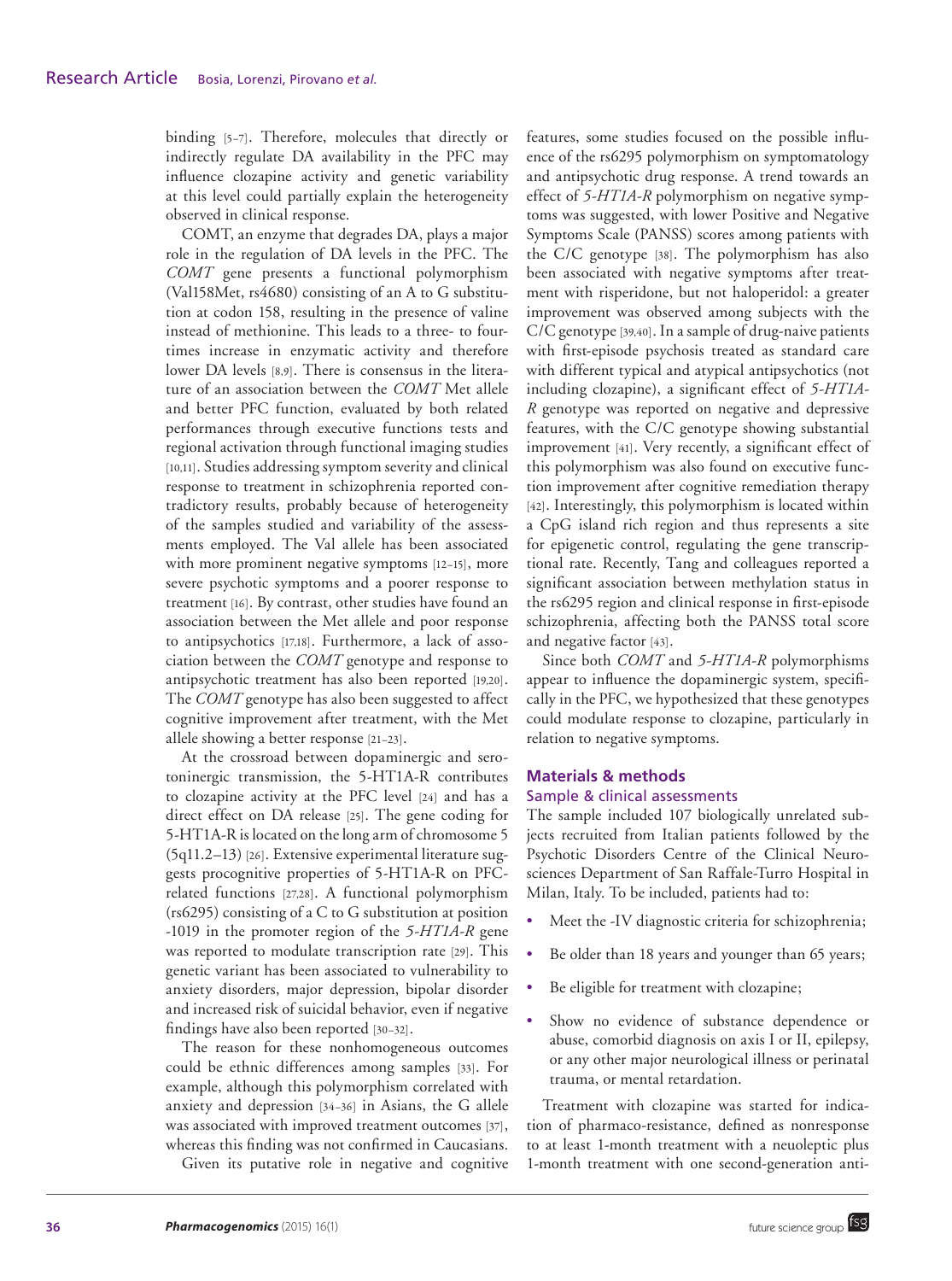psychotic [44]. All patients were treated with clozapine and no other concomitant antipsychotics and/or antidepressants were allowed. The dosage was titrated according to local guidelines up to 250 mg and further augmentations or reductions were made, when requested, on the basis of clinical response and plasma levels. Drug adherence was verified through the evaluation of clozapine plasma levels. A blood sample was taken intravenously from each recruited patient. Informed consent for participation to the study and for genetic analysis was obtained from all patients. The protocol followed the principles of the Declaration of Helsinki and it was accepted and approved by the local Ethical Committee.

Basic information, such as age, sex, education and duration of illness, were collected during the clinical evaluation and checked with available data from clinical records. Psychopathology was assessed by means of the PANSS for schizophrenia [45] at first administration of the antipsychotic, after 8 weeks of treatment and a follow-up assessment was also made after a further 4 weeks. Baseline, post-treatment and follow-up PANSS were administered by the psychiatrist who was in charge of the patient, blind to genotype. All the psychiatrists who did the assessments have previously been trained on PANSS rating and calibration. Inter-rater reliability of PANSS evaluations in terms of intraclass correlation coefficient for the PANSS total score ranged from 0.65 to 0.95.

# DNA analysis

DNA was extracted from whole blood by manual extraction using the illustra blood genomicPrep Midi Flow kit (GE Healthcare, Milan, Italy). Genotyping of *COMT* rs4680 was performed using PCR-based restriction fragment length by the following primers: 5′ ACT GTG GCT ACT CAG CTG TG 3′ and 5′ CCT TTT TCC AGG TCT GAC AA 3′. The PCR reaction was performed by ABI 9700 PCR thermalcycler (Applied Biosystems, APPLERA, Monza, Italy) as follows: after a first step at 94°C for 6 min, steps of 94°C for 70 s, 58°C for 25 s and 70°C for 70 s were carried out for 35 cycles. Then, a final extension step at 70°C for 10 min was added. The PCR product (169 bp) was digested using NlaIII (New England Biolabs, England, UK) and fragments were separated in 3% SeaKem® agarose gels (BMA, BioWhittaker Molecular Applications, Rockland, ME, USA). Depending on the presence of two or three restriction NlaIII sites, either three fragments (114, 29 and 26 bp; allele G or Val) or four fragments (96, 29, 26 and 18 bp; allele A or Met) were produced. All patients underwent a venous blood sample for genotypic analysis.

Genotyping of *5-HT1A* rs6295 was performed using direct sequencing. PCR was performed with the primers 5′-CCC AGA GTG GCA ATA GGA GA-3′ and 5′-CCG TTT TGT TGT TGT TGT CG-3′ using the ABI 9700 PCR thermal-cycler (Applied Biosystems, APPLERA) as follows: after a first step at 94°C for 5 min, steps of 94°C for 35 s, 62°C for 35 s and 70°C for 45 s were carried out for 35 cycles. Then, a final extension step at 70°C for 10 min was added. The PCR product was then used to perform sequencing reaction using the DYEnamic™ ET Dye Terminator Cycle Sequencing Kit (GE Healthcare). Next, the product was sequenced by the MegaBACE™ 500 genetic analyzer (GE Healthcare) under standard conditions.

# Data analysis

Demographic and clinical characteristics at baseline were compared between genotypes using ANOVA, or chi-squared tests when appropriate. The effect of genotypes on psychopathological features was analyzed by means of repeated measures ANOVA, with PANSS Total score, Positive, Negative and General Subscales at enrollment and at weeks 8 and 12 as dependent measures, *COMT* and *5-HT1A-R* genotypes as categorical predictors and time as the fixed factor.

To better compare the magnitude of improvement in the Negative Symptoms Subscale of the PANSS between genotype groups, we calculated an index value, determined by the change in score between baseline and week 12, divided by the standard error of the whole sample at baseline and representing a proxy effect size of improvement measure, as described by Wykes [46]. To evaluate the additive effect of both genotypes, an exploratory analysis using a general regression model was then performed with a grouping variable for *COMT* and *5-HT1A-R* polymorphisms as a categorical predictor and the effect size of improvement in PANSS Negative Symptoms Subscale as a dependent variable. A *posthoc* Tukey's test was used to detect differences between groups. In this case, because of the limited sample size, we divided *COMT* in Val/Val subjects versus Met carriers and *5-HT1A-R* in G/G homozygous versus carriers of the C allele, as already done in previous works [22,47]. G\*Power Software version 3.1.7 was used for power analysis. All other analyses were performed using STATISTICA software (version 8).

#### **Results**

#### Descriptive analysis

The sample was composed of 107 patients (70 males and 37 females). DNA analysis showed the following allelic distribution for the *COMT* rs4680 polymorphism: 33 patients with Val/Val, 48 patients with Val/Met and 26 patients with Met/Met; for the *5-HT1A-R* rs6295 polymorphism: 22 patients with C/C, 64 patients with C/G and 21 patients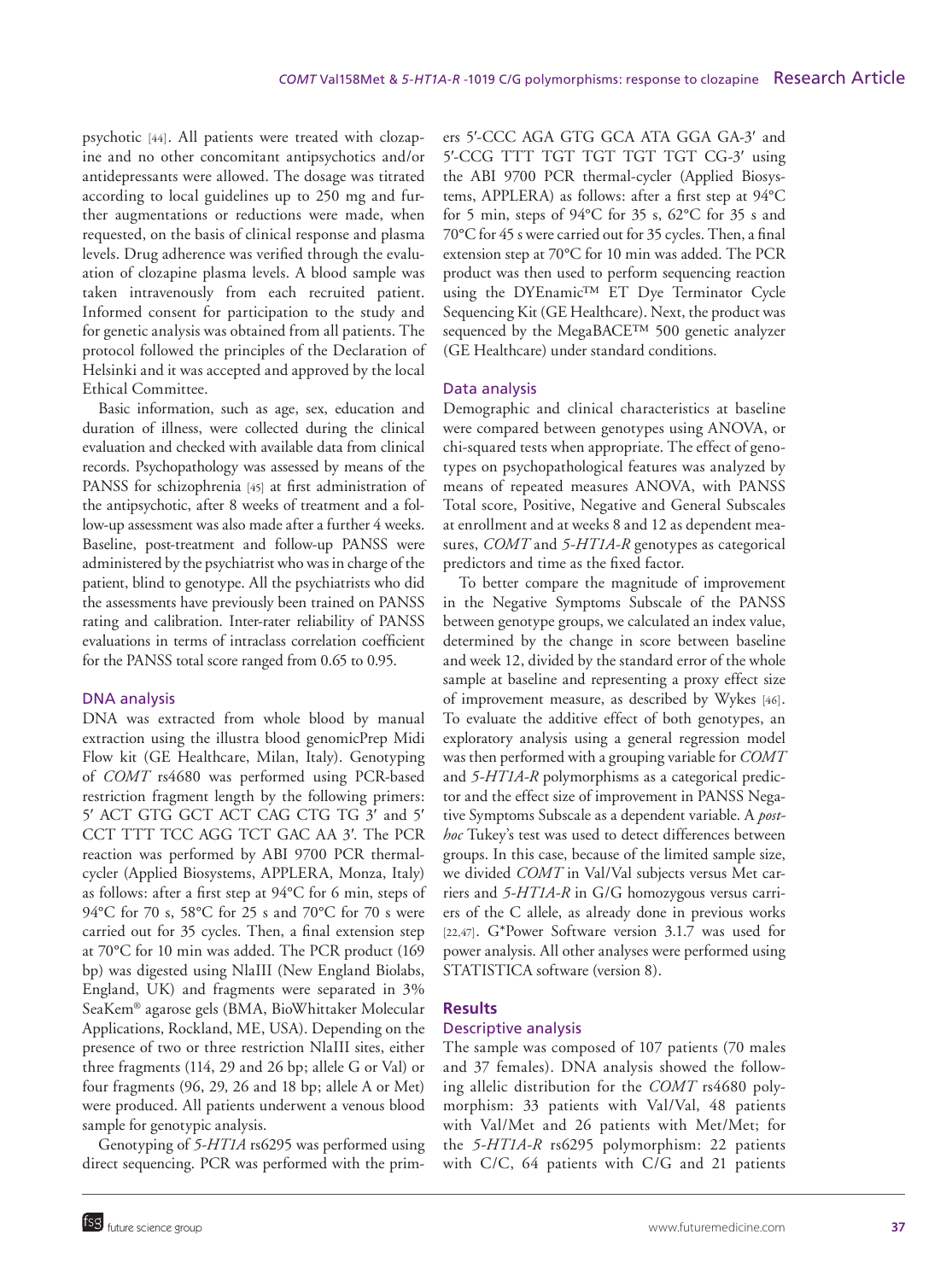Table 1. Clinical and demographic characteristics between genotype groups for the *COMT* Val158Met polymorphism.

| <b>Characteristics</b>                      | Genotype                      |                               |                               | <b>ANOVA</b>                  |  |  |
|---------------------------------------------|-------------------------------|-------------------------------|-------------------------------|-------------------------------|--|--|
|                                             | Val/Val<br>$(M = 23, F = 10)$ | Val/Met<br>$(M = 34, F = 14)$ | Met/Met<br>$(M = 13, F = 13)$ |                               |  |  |
| Aqe                                         | $38.09 \pm 9.41$              | $39.54 \pm 10.24$             | $38.42 \pm 7.56$              | $df = 2$ ; F = 0.26; p = 0.79 |  |  |
| Onset                                       | $23.73 \pm 6.18$              | $22.38 \pm 5.01$              | $23.42 \pm 4.73$              | $df = 2$ ; F = 0.71; p = 0.49 |  |  |
| Duration of illness                         | $14.36 \pm 8.10$              | $17.17 \pm 9.79$              | $15.00 \pm 6.42$              | $df = 2$ ; F = 1.19; p = 0.31 |  |  |
| <b>Education (years)</b>                    | $11.61 \pm 2.75$              | $10.83 \pm 2.73$              | $11.27 \pm 2.81$              | $df = 2$ ; F = 0.79; p = 0.46 |  |  |
| Clozapine dose (mg/day)                     | $217.0 \pm 111.1$             | $227.77 \pm 129.7$            | $248.0 \pm 103.6$             | $df = 2$ ; F = 0.79; p = 0.46 |  |  |
| <b>PANSS Total score</b>                    | $92.55 \pm 17.41$             | $87.46 \pm 17.08$             | $88.69 \pm 22.51$             | $df = 2$ ; F = 0.75; p = 0.47 |  |  |
| <b>PANSS Positive</b>                       | $20.49 \pm 6.06$              | $21.40 \pm 6.02$              | $22.35 \pm 8.10$              | $df = 2$ ; F = 0.58; p = 0.56 |  |  |
| <b>PANSS Negative</b>                       | $27.12 \pm 5.52$              | $24.17 \pm 6.75$              | $23.81 \pm 7.61$              | $df = 2$ ; F = 2.49; p = 0.09 |  |  |
| <b>PANSS General</b>                        | $44.94 \pm 10.50$             | $41.89 \pm 8.27$              | $42.50 \pm 11.29$             | $df = 2$ ; F = 0.99; p = 0.38 |  |  |
| df: degrees of freedom; F: Female; M: Male. |                               |                               |                               |                               |  |  |

with G/G. Genotypes of the *COMT* polymorphism were in Hardy–Weinberg equilibrium (HWE), while genotypes of *5-HT1A-R* polymorphism were not  $(p = 0.042)$ . A Chi-square analysis did not show a significant difference in frequencies of alleles between males and females.

Characteristics and baseline psychopathological measures of each genotype group are shown in Tables 1 & 2. The one-way ANOVA did not show any significant difference between genotype groups, as reported in Tables 1 & 2.

# Clinical response analysis

The repeated measures ANOVA showed a significant improvement over time for PANSS Total scores and each subscale: Positive, Negative and General (p < 0.000 for all). Significant main effects of genotype were observed only for the PANSS Negative Symptoms Subscale scores (df =  $4$ ; F = 5.15; p = 0.0006 for *COMT* polymorphism and df = 4;  $F = 2.80$ ;  $p = 0.027$ for *5-HT1A-R* polymorphism). The patterns of change in symptoms rating are reported in Figures 1 & 2 for *COMT* and *5-HT1A-R* genotype groups.

For these analyses, we had a power of 0.80 to detect a medium effect size  $(f = 0.25)$  at a type 1 error level of p < 0.05. The regression analysis with *COMT* and *5-HT1A-R* genotypes, as predictor, showed significant results (df = 3, R2 = 0.15, F = 5.84, p = 0.001), suggesting an additive effect of genotypes on the effect size of improvement in the PANSS Negative Symptoms Subscale. *Post-hoc* analysis with Tukey's test showed a significant difference between *COMT* Met carriers and *5-HT1A-R* C carriers and compared with both *COMT* Val/Val and *5-HT1A-R* C carriers (p = 0.01) and to *COMT* Val/Val and *5-HT1A-R* G/G  $(p = 0.04)$ , the latter showing greater improvement.

Table 2. Clinical and demographic characteristics between genotype groups for the *5-HT1A-R* -1019 C/G

| polymo <u>rphism</u> '                      |                       |                        |                       |                               |  |  |
|---------------------------------------------|-----------------------|------------------------|-----------------------|-------------------------------|--|--|
| <b>Characteristics</b>                      | Genotype              |                        |                       | <b>ANOVA</b>                  |  |  |
|                                             | $C/C$ (M = 16, F = 6) | $C/G$ (M = 38, F = 26) | $G/G$ (M = 16, F = 5) |                               |  |  |
| Age                                         | $40.54 \pm 8.37$      | $39.28 \pm 10.16$      | $35.62 \pm 6.99$      | $df = 2$ ; F = 1.71; p = 0.19 |  |  |
| l Onset                                     | $25.09 \pm 6.82$      | $22.53 \pm 4.92$       | $22.47 \pm 4.40$      | $df = 2$ ; F = 2.09; p = 0.13 |  |  |
| Duration of illness                         | $15.45 \pm 5.85$      | $16.75 \pm 9.84$       | $13.14 \pm 6.29$      | $df = 2$ ; F = 1.43; p = 0.24 |  |  |
| <b>Education (years)</b>                    | $10.73 \pm 3.12$      | $11.28 \pm 2.75$       | $11.33 \pm 2.42$      | $df = 2$ ; F = 0.37; p = 0.69 |  |  |
| Clozapine dose (mg/day)                     | $226.3 \pm 106.4$     | $246.9 \pm 114.6$      | $200.3 \pm 109.3$     | $df = 2$ ; F = 1.43; p = 0.24 |  |  |
| <b>PANSS Total score</b>                    | $88.91 \pm 21.30$     | $88.84 \pm 18.53$      | $91.24 \pm 16.38$     | $df = 2$ ; F = 0.14; p = 0.87 |  |  |
| <b>PANSS Positive</b>                       | $21.10 \pm 8.05$      | $21.25 \pm 6.20$       | $21.90 \pm 6.26$      | $df = 2$ ; F = 0.10; p = 0.91 |  |  |
| <b>PANSS Negative</b>                       | $23.23 \pm 6.77$      | $25.16 \pm 7.02$       | $26.33 \pm 5.50$      | $df = 2$ ; F = 1.20; p = 0.30 |  |  |
| <b>PANSS General</b>                        | $44.60 \pm 12.43$     | $42.42 \pm 9.21$       | $43.00 \pm 8.52$      | $df = 2$ ; F = 0.40; p = 0.67 |  |  |
| df: Degrees of freedom; F: Female; M: Male. |                       |                        |                       |                               |  |  |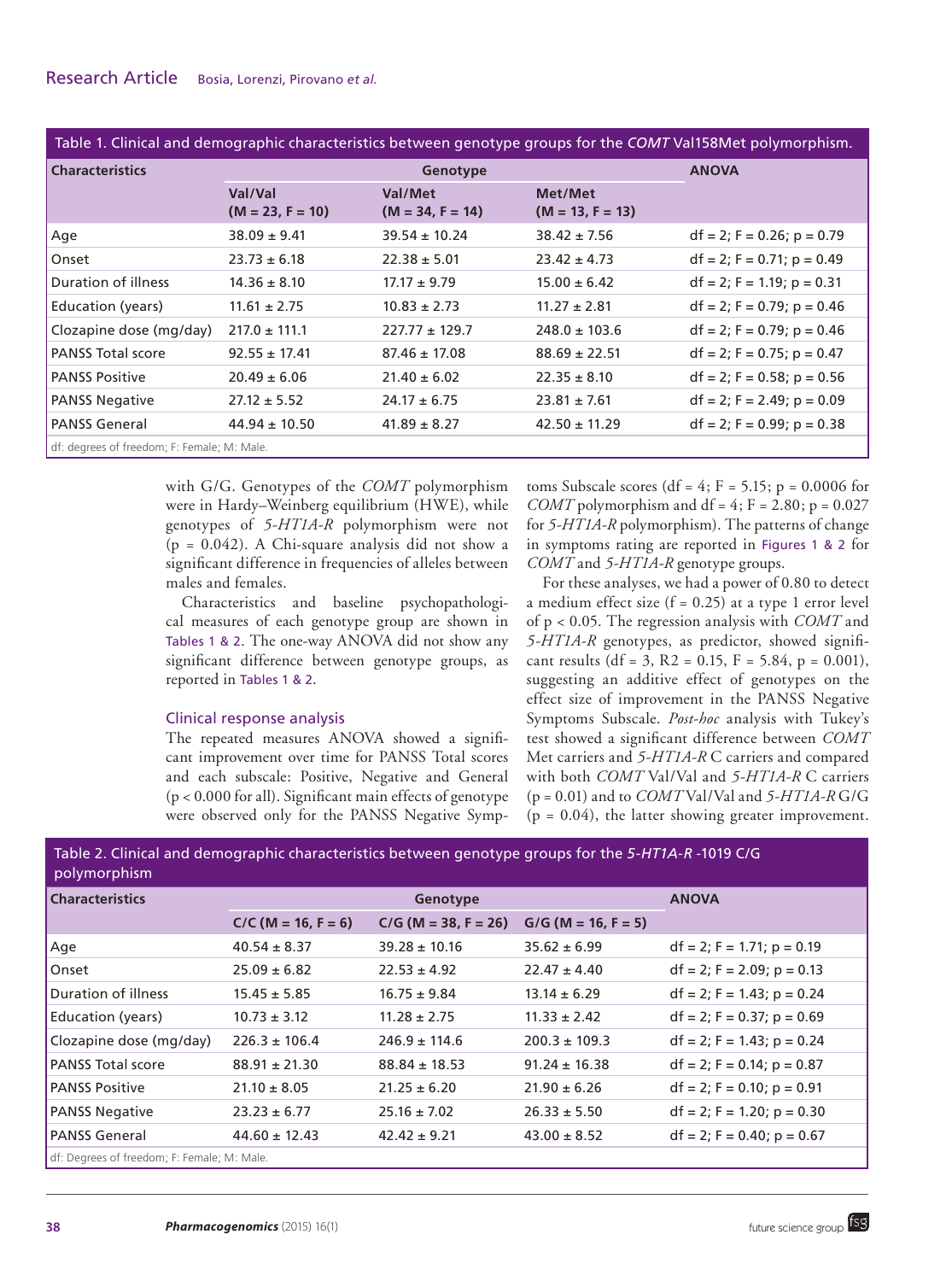Mean effect sizes of improvement in the PANSS Negative Symptoms Subscale among genotype groups are reported in Figure 3.

#### **Discussion**

To our knowledge, this is the first study assessing the influence of both *COMT* and *5-HT1A-R* polymorphisms on clinical response to clozapine. Clozapine, the gold standard for treatment-resistant schizophrenia, is characterized by a particular profile on dopaminergic system, known to be affected by *COMT* and *5-HT1A-R* genes .

At basal evaluation we did not find any difference between *COMT* or *5-HT1A-R* genotype groups for clinical and demographic characteristics and psychopathological assessment. This finding supports previous studies reporting a negative association between the *COMT* rs4680 polymorphism and clinical features [48] and only a trend for the *5-HT1A-R* polymorphism and negative symptomatology [38]. This suggests that the specific effects of single polymorphisms are likely to be very small and could differentially influence clinical symptomatology strongly depending on other underlying genetic factors.

It should be noted that our sample was not in HWE for the *5-HT1A-R* rs6295 polymorphism because of an excess of GG homozygous patients. However, deviations from HWE, when found in affected subjects, may indicate selection. The use of HWE in clinical samples is in fact a matter of debate; it has even been suggested that only healthy samples should be theoretically used when testing for deviations for HWE [49].

After 8 weeks of treatment with clozapine, we observed a global improvement in all psychopathological dimensions without significant differences between genotype groups, except for negative symptoms. The overall improvement was partially expected because the subjects were included from a naturalistic sample of patients who were resistant to neuroleptics and at least one atypical antipsychotic, representing a more



**Figure 1. Trend analysis of PANSS Positive Subscale and PANSS Total Subscale at baseline, 8 weeks and 16 weeks in relation to rs6295** *5HT1A* **genotype (CC, CG and GG) and to rs4680** *COMT* **genotype (GG, AA and GA). (A)** *5HT1A* polymorphism and PANSS total score. **(B)** *COMT* polymorphism and PANSS total score. **(C)** *5HT1A* polymorphism and PANSS Positive Subscale. **(D)** *COMT* polymorphism and PANSS Positive Subscale. PANSS: Positive and Negative Symptoms Scale.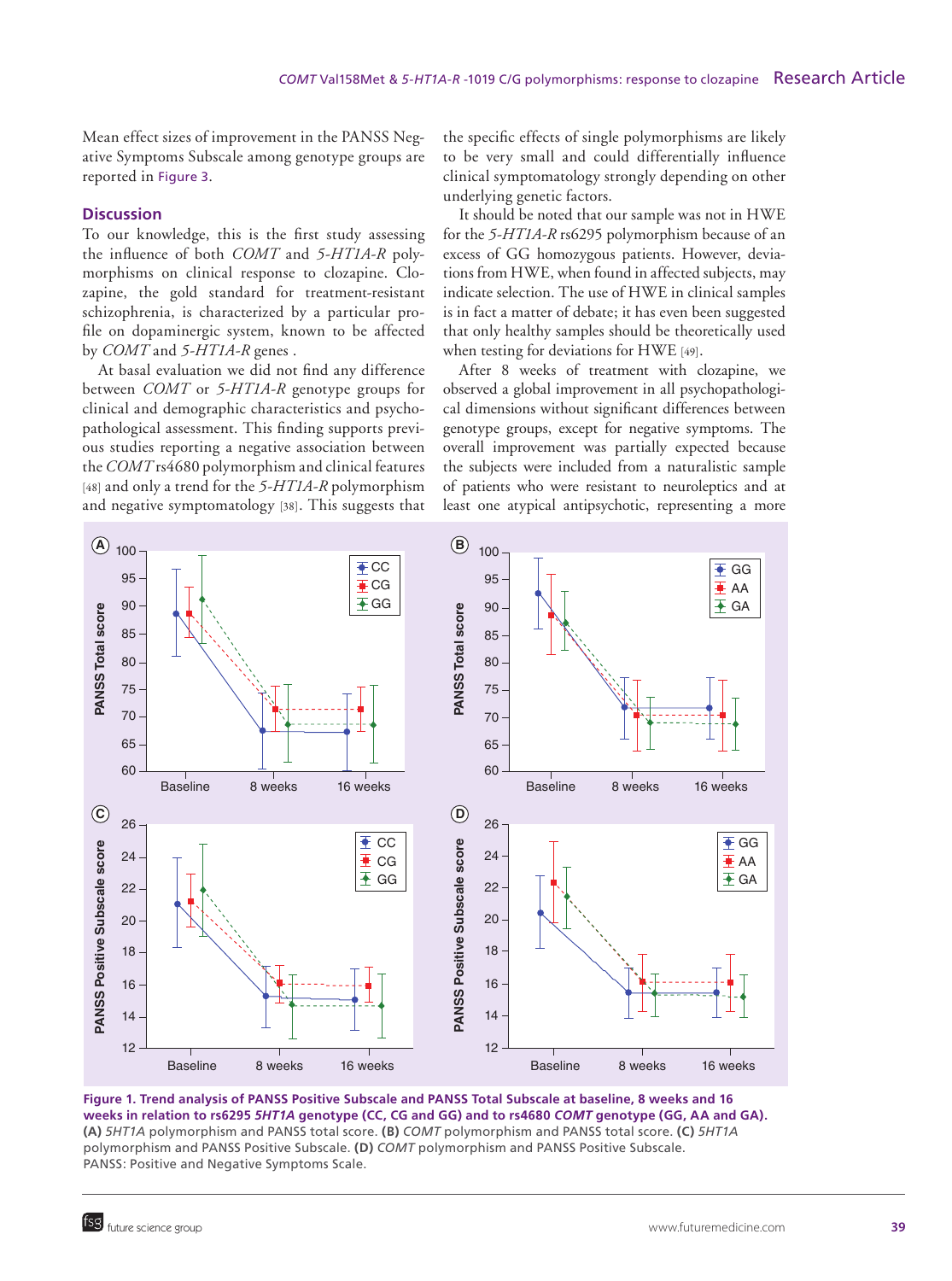

**Figure 2. Trend analysis of PANSS Negative Subscale and PANSS General Subscale at baseline, 8 weeks and 16 weeks in relation to rs6295** *5HT1A* **genotype (CC, CG and GG) and to rs4680** *COMT* **genotype (GG, AA and GA). (A)** *5HT1A* polymorphism and PANSS Negative Subscale. **(B)** *COMT* polymorphism and PANSS Negative Subscale. **(C)** *5HT1A* polymorphism and PANSS General Subscale. **(D)** *COMT* polymorphism and PANSS General Subscale. PANSS: Positive and Negative Symptoms Scale.

homogeneous subpopulation with a greater chance of responding to clozapine [44].

When comparing the changes in PANSS Negative Subscale, for the *COMT* genotype we observed a greater improvement in the Val/Val patients compared with both Val/Met and Met/Met, while for the *5-HT1A-R* polymorphism a significant difference was found between G/G and C/C subjects, with G/C subjects showing greater improvement. Thus, our results suggest that *COMT* rs4680 and *5-HT1A-R* rs6295 variations could influence response to clozapine. The effect is specific to negative symptoms, a core domain of schizophrenia, predictor of poor functional outcome and still poorly responsive to antipsychotic therapies [50]. Negative features are more closely related to dopaminergic activity at the PFC, putatively regulated by *COMT* and *5-HT1A-R* polymorphisms. Negative symptomatology has in fact been associated with a reduction in PFC activity

[51] and worse performance in, for example, executive functions [52]. According to these data, among the psychopathological dimensions of schizophrenia, negative features appear the most likely to be modulated by *COMT* and *5-HT1A-R* functional polymorphisms in their response to pharmacological treatment.

Even if explanation of our findings is rather complex and may involve other unknown variables, some speculations can be made about the putative mechanisms underlying the observed effects. Regarding the *COMT* polymorphism, it could be hypothesized that clozapine may partially restore 'PFC inefficiency', which is more severe among Val/Val patients [9], through both a direct increase of PFC activation [7] and activity on D1 receptors [53], which are reported to be overexpressed among Val/Val subjects [54]. Similarly to *COMT* Val/Val, the *5-HT1A-R* G/G genotype seems to be disadvantageous, as it has been associated with more severe negative features [38] and cognitive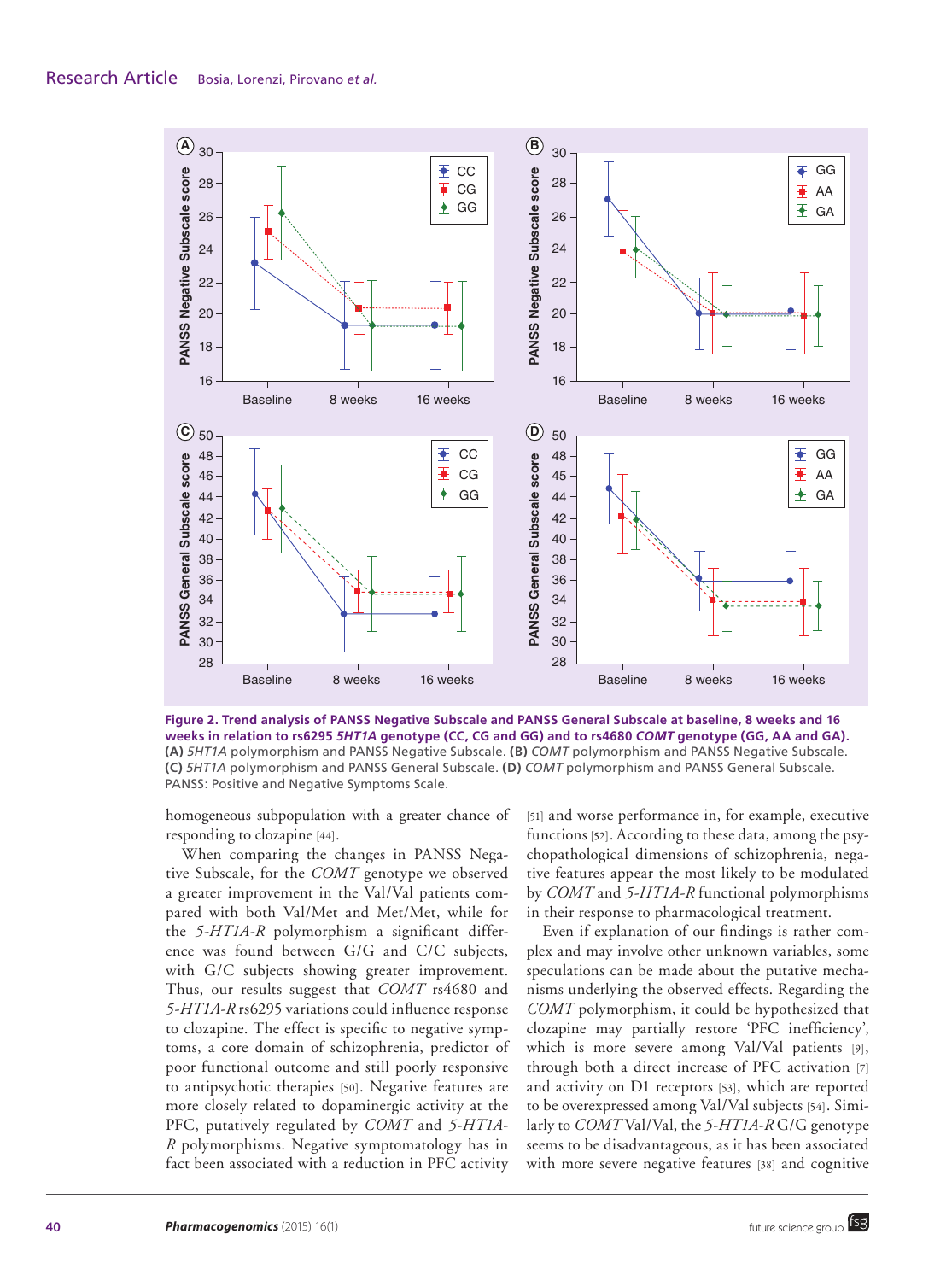deficits [22]. The G allele, associated with an overexpression of *5-HT1A-R*, may lead to a decrease in PFC DA through inhibitory actions on pyramidal glutamatergic cells, as described for high-dose injection of *5-HT1A-R* agonists [5]. This genetic effect could be compensated for by clozapine treatment through its direct partial agonist activity on *5-HT1A-R* [55,56].

In the psychiatric literature much research has focused on *COMT* rs4680 and *5HT1A* rs6295 polymorphisms; nevertheless, this is the first study to analyze in schizophrenia the interaction that we believe exists between these SNPs in relation to the PANSS scales. It is well known that schizophrenia is a multifactorial and multigenic disease; for this reason, it is important to understand if and how different genetics markers may interact with each other to create a biological environment able to decrease or increase the disease susceptibility or the drug response. Our results support the hypothesis and suggest that *COMT* and *5-HT1A-R* genotypes could influence clozapine response and thus treatment choice, at least in patients with prominent negative features. However, other factors need to be taken into account. Among these, the epigenetic status of both investigated genes appears of relevance and may directly affect transcriptional levels, besides the DNA variants themselves. Clinical variables have also been reported to have a predictive effect on clozapine's response [57,58] and should be integrated with biological factors. Still, clinical features associated with better response to clozapine are generally derived

from a relatively long disease course, while biological predictors could be more useful when choosing firstline treatment. Furthermore, the improvement in negative symptoms in patients treated with clozapine could be partly due to the improvement of the secondary negative symptoms, resulting from previous typical antipsychotic treatments. However, this effect would be observed in the whole sample, independently of the genetic variability.

This study has several limitations that need to be addressed. First of all, the relatively small sample size, which did not allow further analysis including analysis of other putatively influencing factors, such as gender. Moreover, since patients were included based on the criterion of pharmacoresistance, they could represent a specific subpopulation, a priori selected through the sequential treatment approach.

# **Conclusion**

Our findings support the hypothesis that *COMT* rs4680 and *5-HT1A-R* rs6295 polymorphisms could influence the negative symptom response to clozapine, probably through modulation of the dopaminergic system. *COMT* Val/Val and *5-HT1A-R* G/G, the two genotypes previously reported to be associated with poorer response to antipsychotics [16,41] and hypothesized to be associated with lower PFC DA levels, seem to obtain a greater improvement when treated with clozapine, characterized by a different dopaminergic profile. Given the impact of negative symptoms on prognosis and func-



**Figure 3. PANSS Negative Subscale: effect size of improvement at 12 weeks.** PANSS: Positive and Negative Symptoms Scale.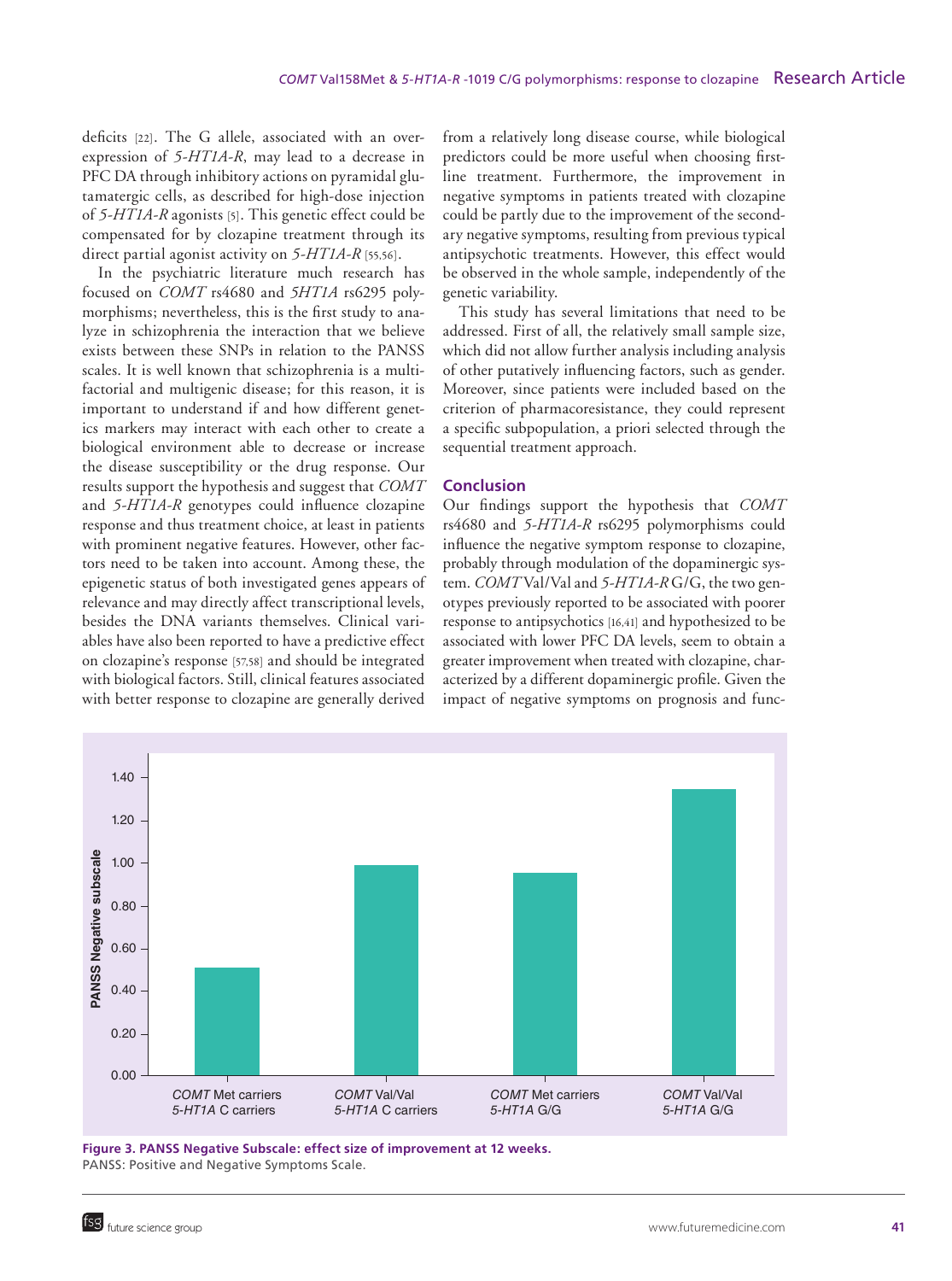tional outcome [50], those genotypes could represent promising biological markers for treatment with clozapine. These findings may provide new perspectives on clozapine use, which is currently only allowed in cases of treatment resistance. It can be hypothesized that, in the future, clozapine could represent a first-line treatment in a group of patients selected on the basis of clinical and biological characteristics. Although these results are preliminary and need to be further replicated, they may help unravel the biological mechanisms underlying negative symptoms and pharmacological response.

# **Future perspective**

To the best of our knowledge, this is the first paper investigating the synergic role of *COMT* rs4680 and *5-HT1A-R* rs6295 polymorphisms on negative symptomatology in treatment-resistant schizophrenia patients treated with clozapine. This pharmacogenetic approach could make important contributions with clinical relevance. On the one hand, it could contribute to an improved understanding of the biological mechanisms underlying the heterogeneity of clinical phenotypes. On the other hand, it may help unravel the neurobiological interface between symptoms and drugs in order to reach an individualized prediction of treatment response. This result should be added to previous findings in the context of a multivariate analysis, including gene variants and clinical features.

#### Financial & competing interests disclosure

The authors have no relevant affiliations or financial involvement with any organization or entity with a financial interest in or financial conflict with the subject matter or materials discussed in the manuscript. This includes employment, consultancies, honoraria, stock ownership or options, expert testimony, grants or patents received or pending, or royalties.

No writing assistance was utilized in the production of this manuscript.

#### Ethical conduct of research

The authors state that they have obtained appropriate institutional review board approval or have followed the principles outlined in the Declaration of Helsinki for all human or animal experimental investigations. In addition, for investigations involving human subjects, informed consent has been obtained from the participants involved.

#### Executive summary

#### **Background**

- • Clozapine is the gold standard for the treatment of pharmaco-resistant schizophrenia, despite up to 40% of patients not responding adequately to the treatment.
- • Clinical studies widely suggest that prefrontal cortex (PFC) dysfunction occurs in schizophrenia.
- • *COMT*, an enzyme involved in dopamine degradation, plays a major role in dopamine level regulation in the PFC.
- In the PFC, clozapine is able to increase dopamine release and neuronal activation through a mechanism involving 5-HT1A-R.

# **Aim of the study**

• In the present paper, we examined the *COMT* rs4680 polymorphism, which has been proven to play a role in dopamine regulation at the PFC level, and the *5-HT1A-R* rs6295 variant, a target of clozapine activity involved in the interaction between the serotonin and dopamine systems.

#### **Matherials & methods**

- Neuroleptic-refractory patients diagnosed with schizophrenia (n = 107) were treated with clozapine and were assessed using the Positive and Negative Symptoms Scale at the beginning of treatment and, subsequently, at weeks 8 and 12.
- • The patients were genotyped for *COMT* rs4680 and *5-HT1A-R* and rs6295 polymorphisms.

#### **Results**

• The paper supports the synergic influence of *COMT* rs4680 and *5-HT1A-R* and rs6295 polymorphisms on the negative symptom response to clozapine, probably through modulation of dopaminergic system. **Discussion & conclusion**

# • *COMT* and *5-HT1A-R* polymorphisms could direct treatment choice toward clozapine.

• Identification of potential predictors of clinical response to clozapine plays a key role in treating schizophrenia.

#### **References**

- 1 Grunder G, Hippius H, Carlsson A. The 'atypicality' of antipsychotics: a concept re-examined and re-defined. *Nat. Rev. Drug Discov.* 8(3), 197–202 (2009).
- 2 Raja M, Raja S. Clozapine safety, 40 years later. *Curr. Drug Saf.* 9(3), 163–195 (2014).
- 3 Chakos M, Lieberman J, Hoffman E, Bradford D, Sheitman B. Effectiveness of second-generation antipsychotics in patients with treatment-resistant schizophrenia: a review and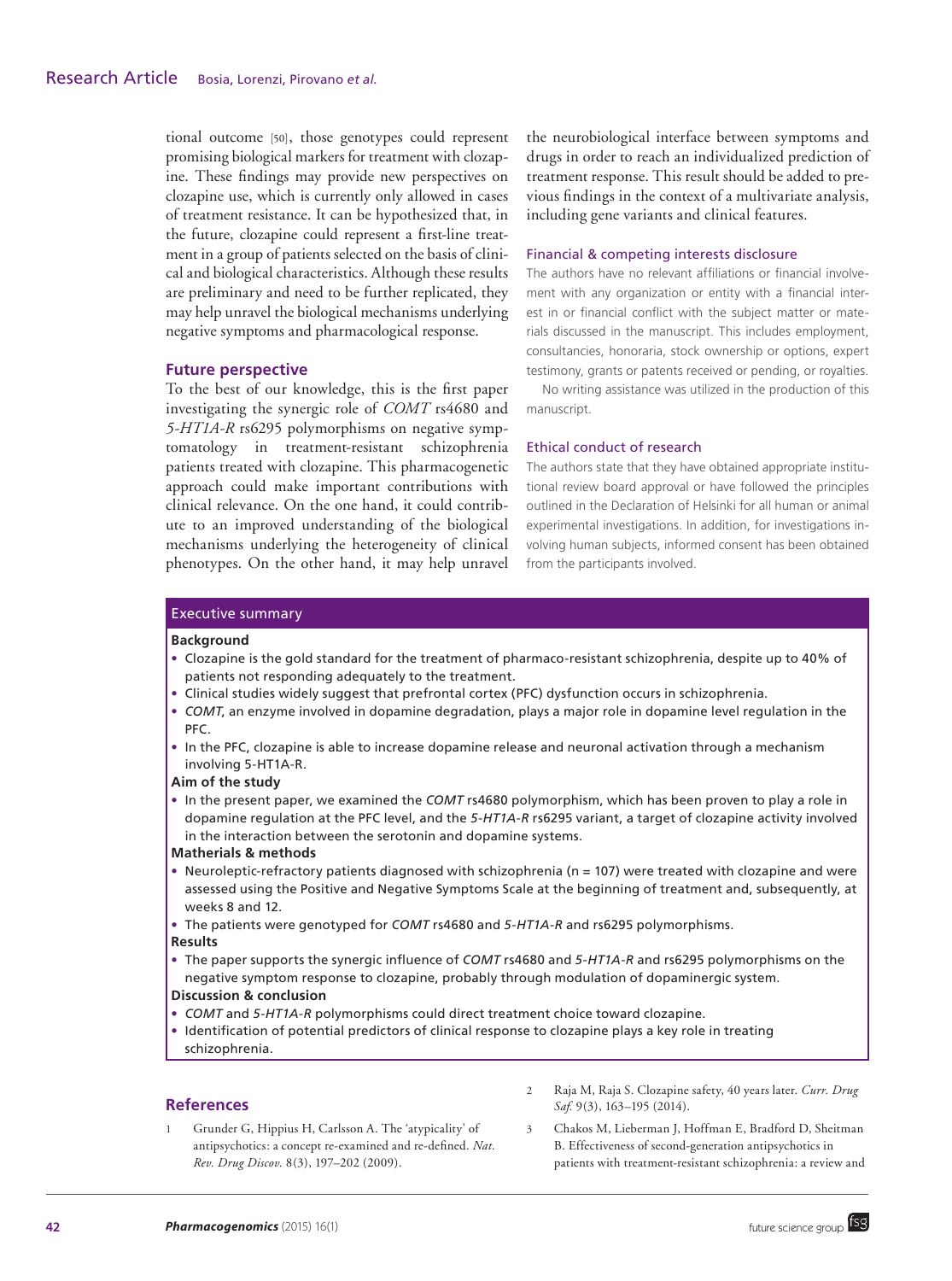meta-analysis of randomized trials. *Am. J. Psychiatry* 158(4), 518–526 (2001).

- 4 Miller R. Mechanisms of action of antipsychotic drugs of different classes, refractoriness to therapeutic effects of classical neuroleptics, and individual variation in sensitivity to their actions: Part I. *Curr. Neuropharmacol.* 7(4), 302–314 (2009).
- 5 Diaz-Mataix L, Artigas F, Celada P. Activation of pyramidal cells in rat medial prefrontal cortex projecting to ventral tegmental area by a 5-HT1A receptor agonist. *Eur. Neuropsychopharmacol.* 16(4), 288–296 (2006).
- 6 Ettinger U, Williams Sc, Fannon D *et al.* Functional magnetic resonance imaging of a parametric working memory task in schizophrenia: relationship with performance and effects of antipsychotic treatment. *Psychopharmacology (Berl.)* 216(1), 17–27 (2011).
- 7 Purkayastha S, Ford J, Kanjilal B *et al.* Clozapine functions through the prefrontal cortex serotonin 1A receptor to heighten neuronal activity via calmodulin kinase II-NMDA receptor interactions. *J. Neurochem.* 120(3), 396–407 (2012).
- 8 Lotta T, Vidgren J, Tilgmann C *et al.* Kinetics of human soluble and membrane-bound catechol O-methyltransferase: a revised mechanism and description of the thermolabile variant of the enzyme. *Biochemistry* 34(13), 4202–4210 (1995).
- Winterer G, Weinberger DR. Genes, dopamine and cortical signal-to-noise ratio in schizophrenia. *Trends Neurosci.* 27(11), 683–690 (2004).
- 10 Eisenberg DP, Sarpal D, Kohn PD *et al.* Catechol-Omethyltransferase valine(158)methionine genotype and resting regional cerebral blood flow in medication-free patients with schizophrenia. *Biol. Psychiatry* 67(3), 287–290 (2010).
- 11 Malhotra AK, Kestler LJ, Mazzanti C, Bates JA, Goldberg T, Goldman D. A functional polymorphism in the COMT gene and performance on a test of prefrontal cognition. *Am. J. Psychiatry* 159(4), 652–654 (2002).
- 12 Kang WS, Park JK, Park HJ *et al.* Association between catechol-O-methyltransferase Val158Met polymorphism and negative symptoms of schizophrenia in the Korean population. *Psychiatry Res.* 198(2), 338–339 (2012).
- 13 Pelayo-Teran JM, Crespo-Facorro B, Carrasco-Marin E *et al.* Catechol-O-methyltransferase Val158Met polymorphism and clinical characteristics in first episode non-affective psychosis. *Am. J. Med. Genet. B Neuropsychiatr. Genet.* 147B(5), 550–556 (2008).
- 14 Tsai SJ, Hong CJ, Yu YW, Chen TJ. Association study of catechol-O-methyltransferase gene and dopamine D4 receptor gene polymorphisms and personality traits in healthy young chinese females. *Neuropsychobiology* 50(2), 153–156 (2004).
- 15 Wang Y, Fang Y, Shen Y, Xu Q. Analysis of association between the catechol-O-methyltransferase (COMT) gene and negative symptoms in chronic schizophrenia. *Psychiatry Res.* 179(2), 147–150 (2010).
- 16 Molero P, Ortuno F, Zalacain M, Patino-Garcia A. Clinical involvement of catechol-O-methyltransferase polymorphisms

in schizophrenia spectrum disorders: influence on the severity of psychotic symptoms and on the response to neuroleptic treatment. *Pharmacogenomics J.* 7(6), 418–426 (2007).

- 17 Anttila S, Illi A, Kampman O, Mattila KM, Lehtimaki T, Leinonen E. Interaction between NOTCH4 and catechol-Omethyltransferase genotypes in schizophrenia patients with poor response to typical neuroleptics. *Pharmacogenetics* 14(5), 303–307 (2004).
- 18 Inada T, Nakamura A, Iijima Y. Relationship between catechol-O-methyltransferase polymorphism and treatmentresistant schizophrenia. *Am. J. Med. Genet. B Neuropsychiatr. Genet.* 120B(1), 35–39 (2003).
- 19 Illi A, Kampman O, Hanninen K *et al.* Catechol-Omethyltransferase val108/158met genotype and response to antipsychotic medication in schizophrenia. *Hum. Psychopharmacol.* 22(4), 211–215 (2007).
- 20 Pelayo-Teran JM, Perez-Iglesias R, Vazquez-Bourgon J *et al.* Catechol-O-methyltransferase Val158Met polymorphism and negative symptoms after acute antipsychotic treatment in first-episode non-affective psychosis. *Psychiatry Res.* 185(1–2), 286–289 (2011).
- 21 Bertolino A, Caforio G, Blasi G *et al.* Interaction of COMT (Val(108/158)Met) genotype and olanzapine treatment on prefrontal cortical function in patients with schizophrenia. *Am. J. Psychiatry* 161(10), 1798–1805 (2004).
- 22 Bosia M, Bechi M, Marino E *et al.* Influence of catechol-O-methyltransferase Val158Met polymorphism on neuropsychological and functional outcomes of classical rehabilitation and cognitive remediation in schizophrenia. *Neurosci. Lett.* 417(3), 271–274 (2007).
- 23 Weickert TW, Goldberg TE, Mishara A *et al.* Catechol-Omethyltransferase val108/158met genotype predicts working memory response to antipsychotic medications. *Biol. Psychiatry* 56(9), 677–682 (2004).
- 24 Heusler P, Bruins Slot L, Tourette A, Tardif S, Cussac D. The clozapine metabolite N-desmethylclozapine displays variable activity in diverse functional assays at human dopamine D(2) and serotonin 5-HT(1)A receptors. *Eur. J. Pharmacol.* 669(1–3), 51–58 (2011).
- 25 Rollema H, Lu Y, Schmidt AW, Sprouse JS, Zorn SH. 5-HT(1A) receptor activation contributes to ziprasidoneinduced dopamine release in the rat prefrontal cortex. *Biol. Psychiatry* 48(3), 229–237 (2000).
- 26 Kobilka BK, Frielle T, Collins S *et al.* An intronless gene encoding a potential member of the family of receptors coupled to guanine nucleotide regulatory proteins. *Nature* 329(6134), 75–79 (1987).
- 27 Meneses A. 5-HT system and cognition. *Neurosci. Biobehav. Rev.* 23(8), 1111–1125 (1999).
- 28 Steckler T, Sahgal A. Psychopharmacological studies in rats responding at touch-sensitive devices. *Psychopharmacology (Berl.)* 118(2), 226–229 (1995).
- 29 Lemonde S, Turecki G, Bakish D *et al.* Impaired transrepression at a 5-HT1A receptor gene polimorphism associated with major depression and suicide. *J. Neurosci.* 23(25), 8788–8799 (2003).